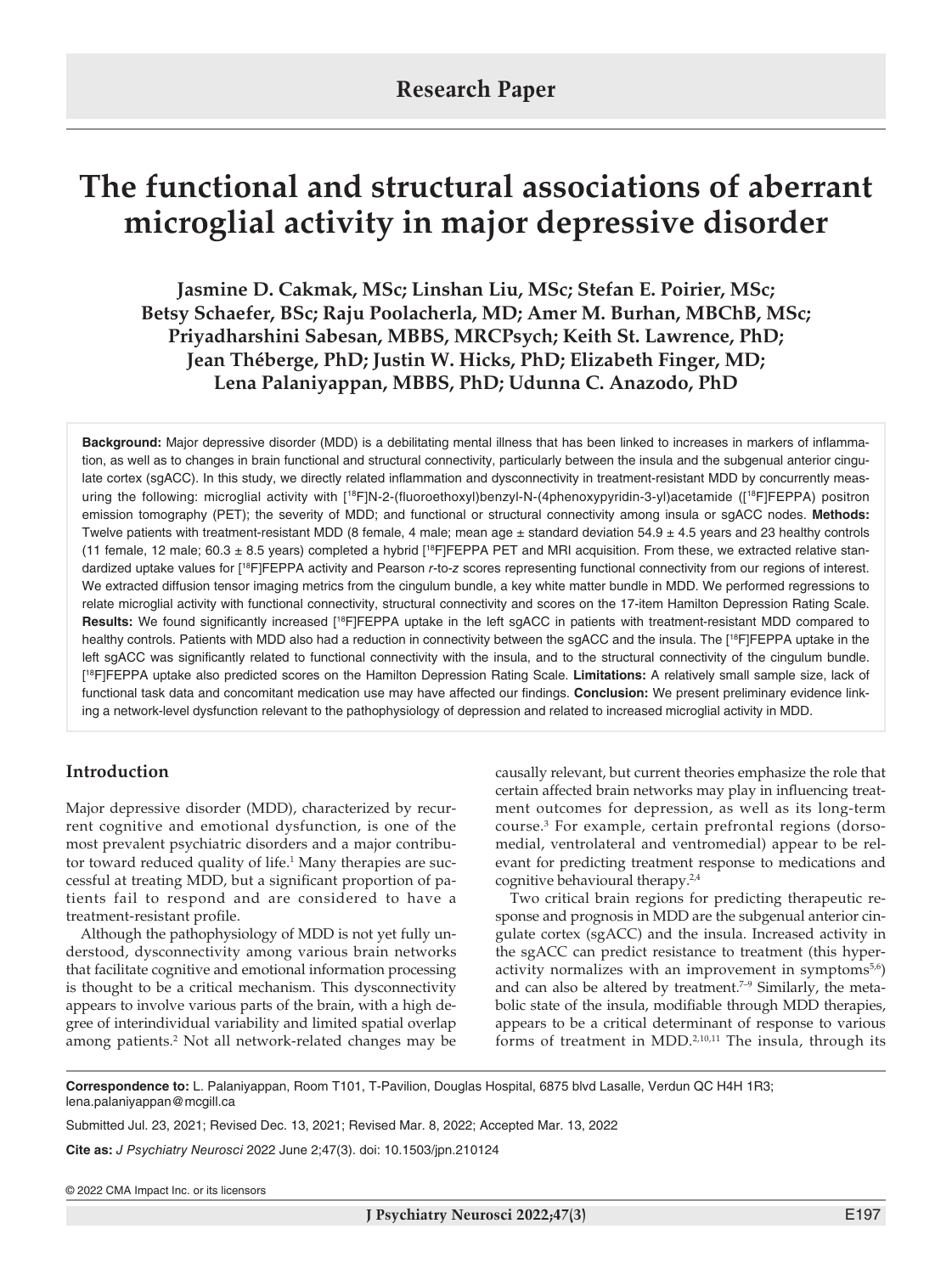extensive connectivity with other brain regions (including the sgACC) assigns salience to emotional and sensory stimuli and regulates interoception, $12,13$  the disruption of which has been associated with the emergence of several cardinal features of MDD.14–16

Dysfunction of the immune system, and the resulting aberrant load of neuroinflammation, is increasingly considered to be an important pathway toward depressive illness, at least in a subgroup of patients with MDD. Aberrant neuroinflammation has major implications for treatment outcomes; conventional antidepressants that have few to no anti-inflammatory properties may not be effective, resulting in a treatmentresistant profile.17,18 Microglia play an integral role in driving the neuroinflammatory response in the brain, and they have been shown to have increased activity in MDD17,19–21 using positron emission tomography (PET) ligands such as [18F]N-2-(fluoroethoxyl)benzyl-N-(4phenoxypyridin-3-yl)acetamide ([18F]FEPPA) that bind to translocator protein (TSPO), a receptor expressed on the mitochondrial membrane of activated microglia.

Microglia may alter brain network connectivity through means such as synaptic pruning, $22$  which likely has downstream consequences for connectivity among brain regions. Previous studies have linked peripheral and postmortem markers of inflammation with alterations in resting-state functional connectivity in MDD.<sup>23,24</sup> However, although excessive microglial activity has been demonstrated in vivo in MDD, we do not know if this finding has functional or structural consequences for the brain networks relevant to the pathophysiology of depression.

Subjective depressive consequences resulting from neuroinflammatory triggers in healthy volunteers are mediated by neural activity in the insula and sgACC.12,25 The dysfunction of the anterior cingulate cortex (ACC) — particularly its subgenual division — and its altered connectivity with the insula have been consistently reported in MDD.<sup>26-31</sup> The insula, the ACC as a whole and the sgACC show increased microglial activity and density in MDD and late-life depression,<sup>17,20,21</sup> although some studies have shown no differences or decreased glial cell count.<sup>32-34</sup> It has become apparent that the status of microglial activation in MDD (or treatment resistance) is not well delineated, particularly in key frontolimbic regions (i.e., the insula and the sgACC). In the current study, we focused on the microglial activity of the insula and sgACC and the connectivity anchored on these nodes in MDD because of their connectivity, roles in treatment resistance and known inflammatory states.

Several white matter tracts have been implicated in depression. The cingulum bundle is associated with pain, emotion and executive function<sup>35,36</sup> and carries a large fraction of projections from the ACC toward regions that are critical in the pathophysiology of depression, such as the hippocampus<sup>37</sup> and the parahippocampal gyrus.<sup>38</sup> In MDD, alterations in the integrity of this tract have been reported and associated with axonal degeneration, familial risk, illness severity and persistence.39–45 In particular, patients with later-life depression have been observed to have a higher load of white matter lesions affecting the cingulum,<sup>46</sup> and deep-brain stimulation of the cingulum bundle is a promising option for treatmentresistant MDD.47–49 We investigated the potential relationship between microglial activity and cingulum integrity in MDD.

The current study investigated these relationships in 4 parts using a hybrid approach of PET and MRI: (1) demonstrating aberrant microglial activity in the sgACC and insula in patients with MDD compared to healthy controls, (2) relating microglial activity to the observed severity of depression, (3) evaluating the functional connectivity between the sgACC and the insula in MDD using functional MRI, and (4) establishing the relationship between aberrant microglial activity and the structural and functional connectivity of the affected regions in patients with MDD compared to healthy controls. We hypothesized that in patients with treatment-resistant MDD, increased microglial activity in the sgACC and insula (measured with [18F]FEPPA) would be associated with disrupted connectivity among these 2 nodes, and with the severity of MDD.

# **Methods**

## *Participants*

We recruited 12 patients with treatment-resistant depression, aged 45 years and older, who had been referred to the therapeutic brain stimulation clinic at the Parkwood Institute Mental Health Care Building (London, Ontario, Canada) between December 2017 and March 2019. We defined "treatment-resistant" as failing to respond to 2 or more courses of antidepressants.50 Using previously reported effect sizes for the association between microglial activity and the severity of depression  $(r = +0.63)^{17}$  and assuming a power of 80%, with a type I error rate of 5% and a type II error rate of 20%, we estimated that a minimum of 12 patients would be sufficient to detect regional-level differences. For controls, we included PET and MRI data from 23 age-matched healthy volunteers (free of psychiatric disorders and cognitive impairment) who had been recruited for an ongoing dementia imaging study.

Patients were referred to a specialized depression treatment unit ("hard-to-treat" depression service attached to a therapeutic brain stimulation research facility). The diagnosis of depression was established using a sequence of consensus from the referring physician's diagnostic impression and the psychiatrist in the depression clinic, who directly assessed the patient based on the MDD criteria from the *Diagnosis and Statistical Manual of Mental Disorders,* 5th edition, before referring them to the research study.<sup>51</sup> Two research psychiatrists (A.B. and L.P.) reviewed case histories to assess suitability for inclusion. Healthy controls were assessed for current or previous health incidents.

Up to 2 weeks before the scan, patients underwent the Montreal Cognitive Assessment, the Beck Depression Inventory, the Clinical Global Impression Severity scale and the 17-item Hamilton Depression Rating Scale (HAM-D).<sup>52-54</sup> Information about patients' medication history, level of education, onset of depression and treatment response were collected at study enrolment (Appendix 1, Table S1, available at www.jpn.ca/ lookup/doi/10.1503/jpn.210124/tab-related-content).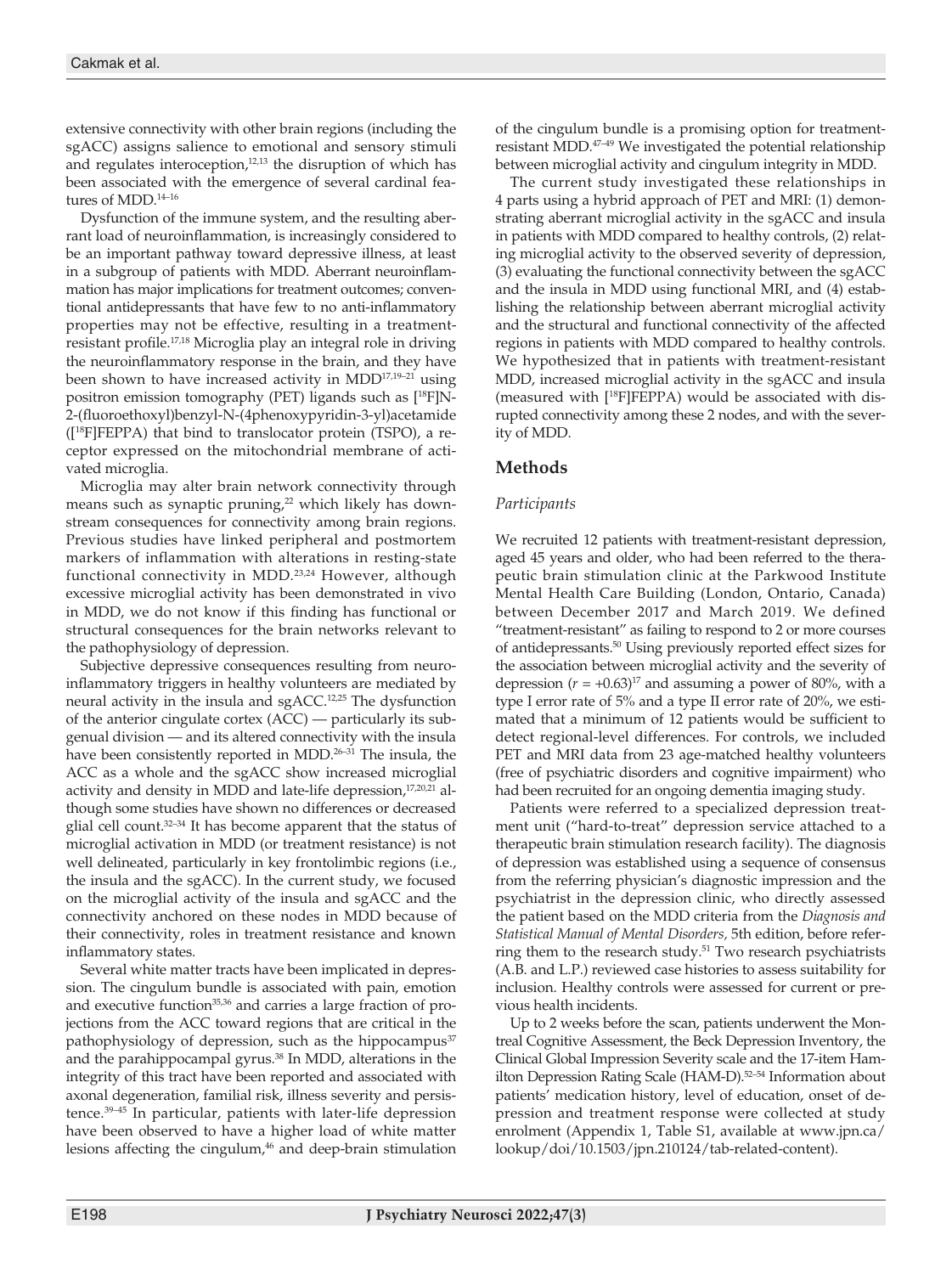Participants were diagnosed as having treatment-resistant MDD or as healthy with no previous history of mental health disorders. Patients were free of confounding neuropsychiatric conditions (including Alzheimer disease and related dementia) and had no known history of ongoing infections, persistent inflammation or immunological diseases (e.g., arthritis or autoimmune disease). Participants with contraindications for MRI (e.g., claustrophobia) or PET (pregnant or lactating) were excluded. Given the known differences in TSPO binding affinity common to second-generation TSPO PET ligands because of a single nucleotide polymorphism, participants with low-affinity binding of the ligand to TSPO (less than 10% of the population) were excluded to reduce intersubject variability.55 Genotyping of the TSPO-related polymorphism was performed at the London Regional Genomics Centre at Robarts Research Institute, and individual TSPO polymorphism status was included as a covariate in the statistical analysis.

This study was approved by the Western University Health Sciences Research Ethics Board and conducted in accordance with the Declaration of Helsinki ethical standards. All participants provided written informed consent.

## *PET and MRI scans*

Participants were scanned once using a 3 T Biograph mMR scanner (Siemens Healthineers) with a 12-channel PETcompatible head coil to obtain both PET and MRI data in tandem. Each participant was injected with an intravenous bolus of  $[^{18}F]$ FEPPA (mean dose  $\pm$  standard deviation:  $185 \pm 5$  MBq  $[5 \pm 0.5 \text{ mCi}]$ , synthesized at Lawson Health Research Institute following a reported method.<sup>56</sup> Dynamic PET images were acquired for 90 minutes in list mode, starting immediately after injection of the tracer. The 60- to 90-minute postinjection frames were reconstructed to 6 frames of 5 minutes using Siemens e7 tools and an iterative algorithm (ordered subset expectation maximization algorithm; 3 iterations, 21 subsets, 2 mm full width at half-maximum Gaussian filter, 2.5 zoom factor,  $344 \times 344 \times 127$  matrix representing  $2 \times 2 \times$ 2mm<sup>3</sup> voxels) and corrected for decay, scatter, dead time and attenuation using a magnetic-resonance-based approach.<sup>57</sup>

We used a  $T_1$ -weighted 3-dimensional magnetizationprepared rapid gradient echo sequence (slice thickness 1 mm, repetition time 2000 ms, echo time 2.98 ms, flip angle 90°, acquisition matrix  $256 \times 256$ , field of view 256 mm) to generate 1 mm isotropic voxel tissue masks for PET attenuation and for partial volume error correction, masking, coregistration of MRI with PET and normalization of images into Montreal Neurological Institute (MNI) space. We acquired functional MRIs (fMRIs) when participants were at rest with their eyes open in a 2 mm isotropic resolution covering the whole brain with 64 interleaved axial slices (slice thickness 3 mm, repetition time 2500 ms, echo time 30 ms, flip angle 90°, acquisition matrix 80 mm  $\times$  80 mm, field of view 240 mm). We obtained a total of 164 volumes; we discarded the first 6 to account for magnet stabilization. We acquired a 10-minute diffusionweighted imaging (DWI) scan using a single-shot echo planar imaging sequence with the following parameters:

64 diffusion-encoding directions, *b* values 0 and 1000 s/mm2 ,  $2 \times 2 \times 2$  mm<sup>3</sup> isotropic voxels. We acquired 2  $b_0$  images with opposite phase-encoding directions to correct for susceptibilityinduced distortions in DWI.

# *PET and MRI processing*

We conducted preprocessing of the PET images using the SPM12 toolbox (www.fil.ion.ucl.ac.uk) and in-house MATLAB (2018b; MathWorks) scripts. To compensate for motion, PET time frames were aligned to the first frame and averaged to 1 image volume using the SPM realignment function and converted to standardized uptake value (SUV) images.

The *T*<sub>1</sub>-weighted images were segmented into grey matter, white matter and cerebrospinal fluid (CSF) using the segmentation tool in the computational anatomy toolbox (CAT12).<sup>58</sup> The grey matter segment was then smoothed using an 8 mm kernel to permit improved alignment of MRI to PET. We applied a whole-brain mask generated from the cumulative sum of the grey matter, white matter and CSF segments to the PET SUV images to remove extracerebral voxels. We corrected the SUV images for partial volume effects using the Müller–Gartner method implemented in the PETPVE12 toolbox in SPM.59 To ensure that white matter and CSF signal contamination were well compensated, the white matter and CSF segments were eroded in MATLAB with morphological filtering and connected component analysis using a  $2 \times 2$ voxel size. We set point-spread function for partial volume effect correction at 5 mm isotropic to model the point-spread function of the PET and MRI scanner. The SUV images were spatially normalized to MNI space following the unified segmentation method,<sup>60</sup> smoothed using a Gaussian filter with a full width at half-maximum of 10 mm and count-normalized by the mean SUV in the primary motor cortex to create relative SUV (rSUV) maps.

We generated masks for the regional analyses from the Automated Anatomic Labelling atlas (www.gin.cnrs.fr/en/ tools/aal/). The masks were eroded by 2 voxels as described above to restrict inclusion of voxels outside of the region of interest (ROI) and minimize misalignment of ROIs to individual PET images. We extracted mean rSUV values from the left and right sgACC and insula grey matter for statistical analysis. The sgACC has been reported to have higher microglial activity in voxel-wise studies of MDD, and the insula has been reported to have higher microglial activity in ROI studies.17,20,21 We also explored other subregions of the ACC (pregenual and supracallosal) in an exploratory manner and report uncorrected results.

We preprocessed the fMRI images using the default direct processing pipeline in CONN toolbox (MATLAB 2018b; www.nitrc.org/projects/conn; RRID:SCR\_009550); we included motion parameters as regressors. We performed a seed-based analysis using the sgACC as a seed region between patients and controls (4 controls were excluded because of frontal artifacts), including covariates (age and sex). We extracted Pearson *r*-to-*z* scores for statistical analysis, representing functional connectivity between the sgACC and the insula.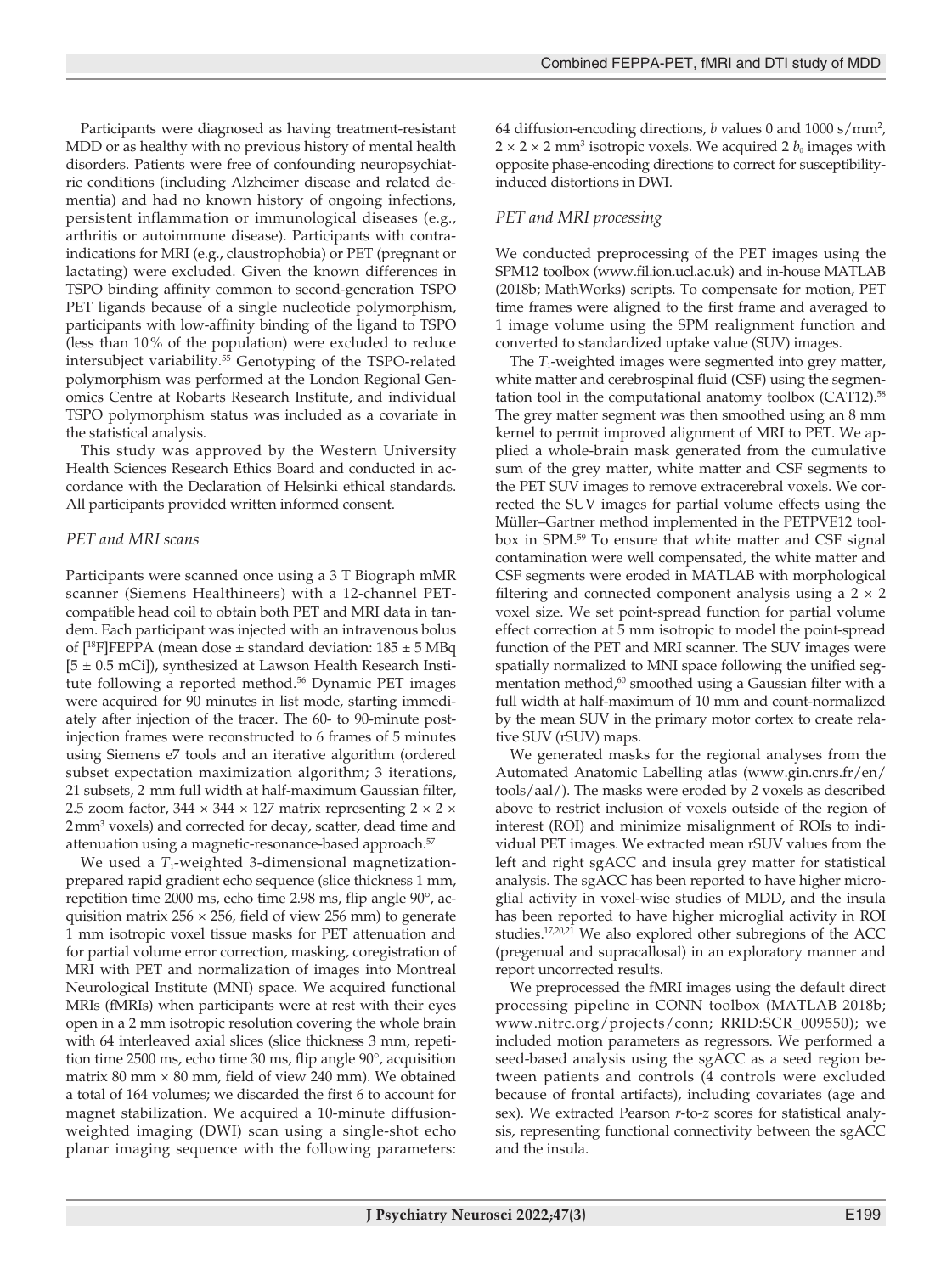We preprocessed the DWI data using an in-house pipeline to generate diffusion tensor imaging (DTI) scalar maps as well as fractional anisotropy (FA), mean diffusivity (MD), axial diffusivity (AD) and radial diffusivity (RD) maps.<sup>61</sup> The DTI scalar maps were normalized to MNI space using a 3-step registration algorithm (consisting of rigid, affine and deformable transformations to a standard MNI  $T<sub>1</sub>$  1 mm template) in ANTs.62 We performed region-based analyses of DTI scalars by calculating mean FA, MD, AD and RD values in the cingulum bundle white matter pathway using regional masks from the Johns Hopkins University white matter atlas.<sup>63</sup> Although multiple metrics are available from DTI, increased AD has been associated with axonal integrity<sup>64,65</sup> and increased extracellular water content. Increased extracellular water content is a biomarker of neuroinflammation,<sup>66</sup> and microglia aid in engulfing axonal debris.<sup>67,68</sup> Therefore, we chose AD as the primary DTI index of interest for our analysis.

## *Statistical analysis*

Covariates of no interest included age, sex and TSPO polymorphism status. We conducted nonparametric testing of demographic differences between diagnostic groups using either a  $\chi^2$  test (sex, TSPO) or a Kolmogorov–Smirnov test (age, injected dose). We performed multiple linear regressions including covariates of no interest to assess differences in regional microglial activity (rSUV) and functional connectivity (*z* scores) to determine the effect of diagnostic status. Given the 4 ROIs chosen a priori, we used a Bonferronicorrected statistical threshold of  $p < 0.0125$  for significance. We performed a multiple linear regression per ROI with nonlinear locally estimated scatterplot smoothing (LOESS) to assess the relationship between [18F]FEPPA uptake and HAM-D scores, and between [<sup>18</sup>F]FEPPA uptake and DTI measures of the cingulum bundle, adjusting for covariates as above (threshold  $p = 0.05$ ).

To test the effects of functional connectivity on microglial activity, we first derived a single factor representing all functional connectivity variables (left sgACC to left insula; left sgACC to right insula; right sgACC to left insula; right sgACC to right insula; left sgACC to right sgACC; left insula to right insula) using principal component analysis. Next, we ran a nonlinear regression across the whole sample predicting left sgACC microglial activity with the connectivity variable derived from the principal component analysis and covariates of no interest. We included the connectivity variable and age as nonlinear (LOESS) predictors, and the categorical variables of diagnostic status, sex and TSPO status as linear predictors. We ran the same models (excluding diagnostic status as a predictor) on patients and controls separately. We used nonlinear regressions to relate functional connectivity with  $[{}^{18}F]FEPPA$  uptake, because both increased<sup>69</sup> and decreased<sup>70,71</sup> connectivity have been reported in preclinical and clinical studies of inflammatory markers, indicating the likelihood of a U-shaped relationship between microglial activity and functional connectivity.

We ran all statistical tests using SAS 9.4M7 (SAS Institute) with a statistical threshold of  $p = 0.05$ , except for power analyses, which were run with mgcv and emon packages in R 4.1.2 (R Core Team).

## **Results**

Participant demographics can be found in Table 1. Statistical summaries of all tests (including power) can be found in Table 2, Table 3 and Table 4.

We found a significant increase in [<sup>18</sup>F]FEPPA uptake in patients compared to controls in the left sgACC (regression analysis;  $t = 2.684$ ,  $p = 0.012$ ). All other regions except the right pregenual ACC showed higher [18F]FEPPA uptake compared to controls but did not survive correction (Figure 1).

[ 18F]FEPPA uptake from the left and right insula was a significant predictor of HAM-D scores (regression analysis; left *p* = 0.039, right *p* = 0.037; Figure 2).

The *z* scores representing functional connectivity between the sgACC and the insula revealed no significant reduction

| Table 1: Participant demographics          |                        |                     |                                          |  |  |  |
|--------------------------------------------|------------------------|---------------------|------------------------------------------|--|--|--|
| Variable*                                  | Depression<br>$n = 12$ | Control<br>$n = 23$ | Significant difference<br>between groups |  |  |  |
| Sex, n                                     | 8 female, 4 male       | 11 female, 12 male  | <b>No</b>                                |  |  |  |
| Age, yr                                    | $54.9 \pm 4.5$         | $60.3 \pm 8.5$      | <b>No</b>                                |  |  |  |
| Level of education, yr                     | $17.1 \pm 4.0$         | <b>NA</b>           | <b>NA</b>                                |  |  |  |
| TSPO status, n                             | 8 HAB, 4 MAB           | 12 HAB, 11 MAB      | No                                       |  |  |  |
| Injected dose [ <sup>18</sup> F]FEPPA, MBq | $222.7 \pm 50.0$       | $204.6 \pm 49.9$    | <b>No</b>                                |  |  |  |
| Montreal Cognitive Assessment scoret       | $26.5 \pm 2.1$         | <b>NA</b>           | <b>NA</b>                                |  |  |  |
| HAM-D score                                | $18.9 \pm 7.1$         | <b>NA</b>           | <b>NA</b>                                |  |  |  |
| Suicidality, %                             | 66.7                   | <b>NA</b>           | <b>NA</b>                                |  |  |  |
| Psychosis, %                               | 8.3                    | <b>NA</b>           | <b>NA</b>                                |  |  |  |
| Age of onset, yr <sup>+</sup>              | $30.4 \pm 13.8$        | <b>NA</b>           | <b>NA</b>                                |  |  |  |

[<sup>18</sup>F]FEPPA = [<sup>18</sup>F]N-2-(fluoroethoxl)benzyl-N-(4phenoxypyridin-3-yl) acetamide; HAB = high-affinity binder; HAM-D = 17-item Hamilton Depression Rating Scale; MAB = mixed-affinity binder; NA = not applicable; TSPO = translocator protein.

\*All means include ± standard deviation.

†Missing data from 1 participant.

‡Missing data from 2 participants.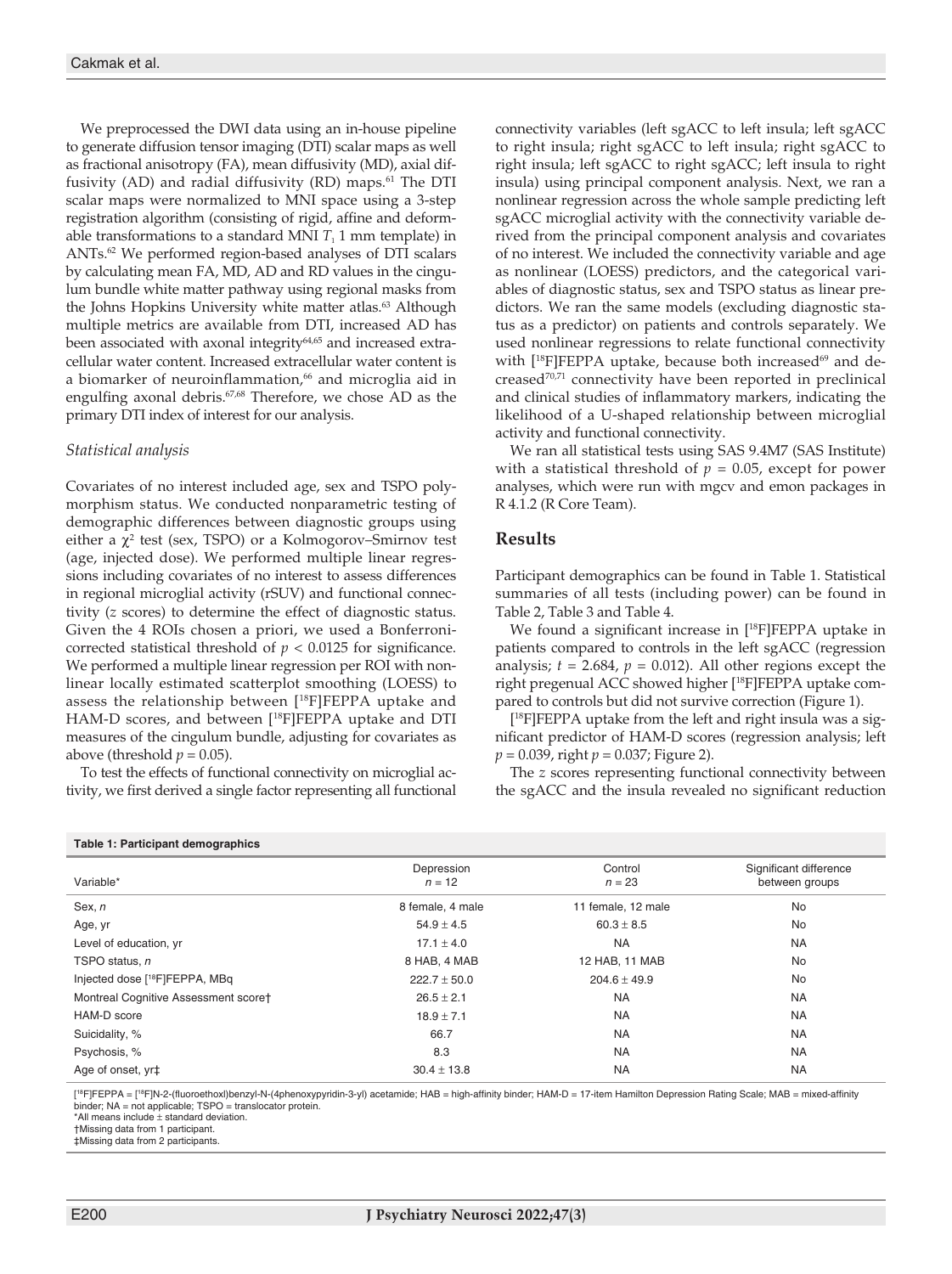in pair-wise connectivity (regression analysis; left sgACC–left insula  $p = 0.47$ , right sgACC–right insula  $p = 0.053$ , left sgACC–right insula  $p = 0.059$ , right sgACC–left insula  $p =$ 0.21, all *p* values uncorrected; Figure 3).

Across the entire sample, we found that sgACC–insula functional connectivity was a significant nonlinear predictor of left sgACC microglial activity (regression analysis; *p* = 0.044; Figure 4). When we investigated patients and controls separately, we found that functional connectivity was a significant nonlinear factor in explaining left sgACC [<sup>18</sup>F]FEPPA uptake for both groups (regression analysis; patients  $p = 0.015$ , controls  $p = 0.035$ ). Interestingly, higher  $[18F]FEPPA$  uptake

related to optimal (near-average) connectivity in healthy controls, but in patients with MDD, both reduced and increased connectivity occurred with higher [18F]FEPPA uptake.

Finally, we assessed the relationship between microglial activity in the left sgACC and white matter integrity of the cingulum bundle. We found that AD (a measure of unidirectional diffusion) from the left cingulum bundle significantly predicted microglial activity of the left sgACC in a linear model (regression analysis;  $p = 0.023$ ; Figure 5A), but FA, MD and RD did not significantly predict microglial activity (regression analysis; FA *p* = 0.84; MD *p* = 0.07; RD *p* = 0.17; Figure 5B to D).

### **Table 2: Statistical summary, Figure 1 and Figure 3\***

| Figure | Outcome                                | Difference $\pm$ SD<br>(controls – patients with MDD) | $t(1 - \alpha/2q, n - k)$ | p value | Power |
|--------|----------------------------------------|-------------------------------------------------------|---------------------------|---------|-------|
|        | rSUV, left sqACC                       | $-0.165 \pm 0.062$                                    | $-2.684$                  | 0.012   | 0.986 |
|        | rSUV, right sgACC                      | $-0.077 + 0.071$                                      | $-1.086$                  | 0.29    | 0.934 |
|        | rSUV. left insula                      | $-0.091 \pm 0.064$                                    | $-1.409$                  | 0.17    | 0.739 |
|        | rSUV, right insula                     | $-0.100 \pm 0.069$                                    | $-1.438$                  | 0.16    | 0.814 |
| 3      | Connectivity, left sgACC-left insula   | $0.057 \pm 0.078$                                     | 0.725                     | 0.47    | 0.407 |
| 3      | Connectivity, right sgACC-right insula | $0.136 \pm 0.067$                                     | 2.024                     | 0.053   | 0.838 |
| 3      | Connectivity, left sqACC-right insula  | $0.139 \pm 0.070$                                     | .973                      | 0.059   | 0.792 |
| 3      | Connectivity, right sgACC-left insula  | $0.092 \pm 0.072$                                     | .288                      | 0.21    | 0.796 |

MDD = major depressive disorder; rSUV = relative standard uptake value; SD = standard deviation; sgACC = subgenual anterior cingulate cortex; TSPO = translocator protein. \*Group differences are presented after adjustment for age, sex and TSPO in a regression model. Bonferroni adjustments were applied to *p* values for simultaneous parameter estimates. α = 0.05, *g* indicates the number of parameters to be estimated jointly, *k* indicates the number of variables in the model and *n* − *k* represents degrees of freedom.

#### **Table 3: Statistical summary, Figure 2 and Figure 5\***

| Figure | Outcome          | Predictor (mean)                                        | Change $\pm$ SE      |          | p valuet | Power |
|--------|------------------|---------------------------------------------------------|----------------------|----------|----------|-------|
| 2A     | HAM-D            | rSUV, left insula (1.37760)                             | $-36.675 \pm 14.670$ | $-2.500$ | 0.039    | 0.880 |
| 2B     | HAM-D            | rSUV, right insula (1.30117)                            | $-30.151 \pm 11.871$ | $-2.540$ | 0.037    | 0.840 |
| 5A     | rSUV, left sqACC | Axial diffusivity of the<br>left cingulum (0.00091)     | $3.282 \pm 1.042$    | 3.150    | 0.023    | 0.683 |
| 5B     | rSUV, left sqACC | Fractional anisotropy of the<br>left cingulum (0.30021) | $-0.154 \pm 0.735$   | $-0.210$ | 0.84     | 0.419 |
| 5C     | rSUV, left sqACC | Mean diffusivity of the<br>left cingulum (0.00068)      | $2.110 \pm 0.982$    | 2.150    | 0.07     | 0.839 |
| 5D     | rSUV, left sqACC | Radial diffusivity of the<br>left cinqulum (0.00057)    | $1.238 \pm 0.809$    | 1.530    | 0.17     | 0.833 |

HAM-D = 17-item Hamilton Depression Rating Scale: rSUV = relative standard uptake value: SE = standard error; sgACC = subgenual anterior cingulate cortex. \*Represented are changes in microglial activity of the left sgACC associated with mean increase in diffusion tensor imaging scalars of the cingulum bundle, and changes in functional connectivity of the sgACC associated with mean increase in insular microglial activity. †*p* value associated with the absolute value of *t*.

#### **Table 4: Statistical summary, Figure 4\***

|        |                       |                           |                   | Nonlinear association |       |         |       |
|--------|-----------------------|---------------------------|-------------------|-----------------------|-------|---------|-------|
| Figure | Outcome               | Independent variable      | Population        |                       | df    | p value | Power |
| 4B     | Mean rSUV, left sqACC | PCA Pearson r-to-z scores | Αll               | 3.77                  | 1.755 | 0.044   | 0.938 |
| 4C     | Mean rSUV, left sqACC | PCA Pearson r-to-z scores | Patients with MDD | 12.30                 | 0.944 | 0.015   | 0.744 |
| 4D     | Mean rSUV, left sqACC | PCA Pearson r-to-z scores | Controls          | 4.46                  | 2.266 | 0.035   | 0.815 |

df = degrees of freedom; MDD = major depressive disorder; PCA = principal component analysis; rSUV = relative standard uptake value; sgACC = subgenual anterior cingulate cortex. \*Nonlinear association between the left sgACC mean rSUV and Pearson's *r*-to-*z* scores (PCA-derived) for each population.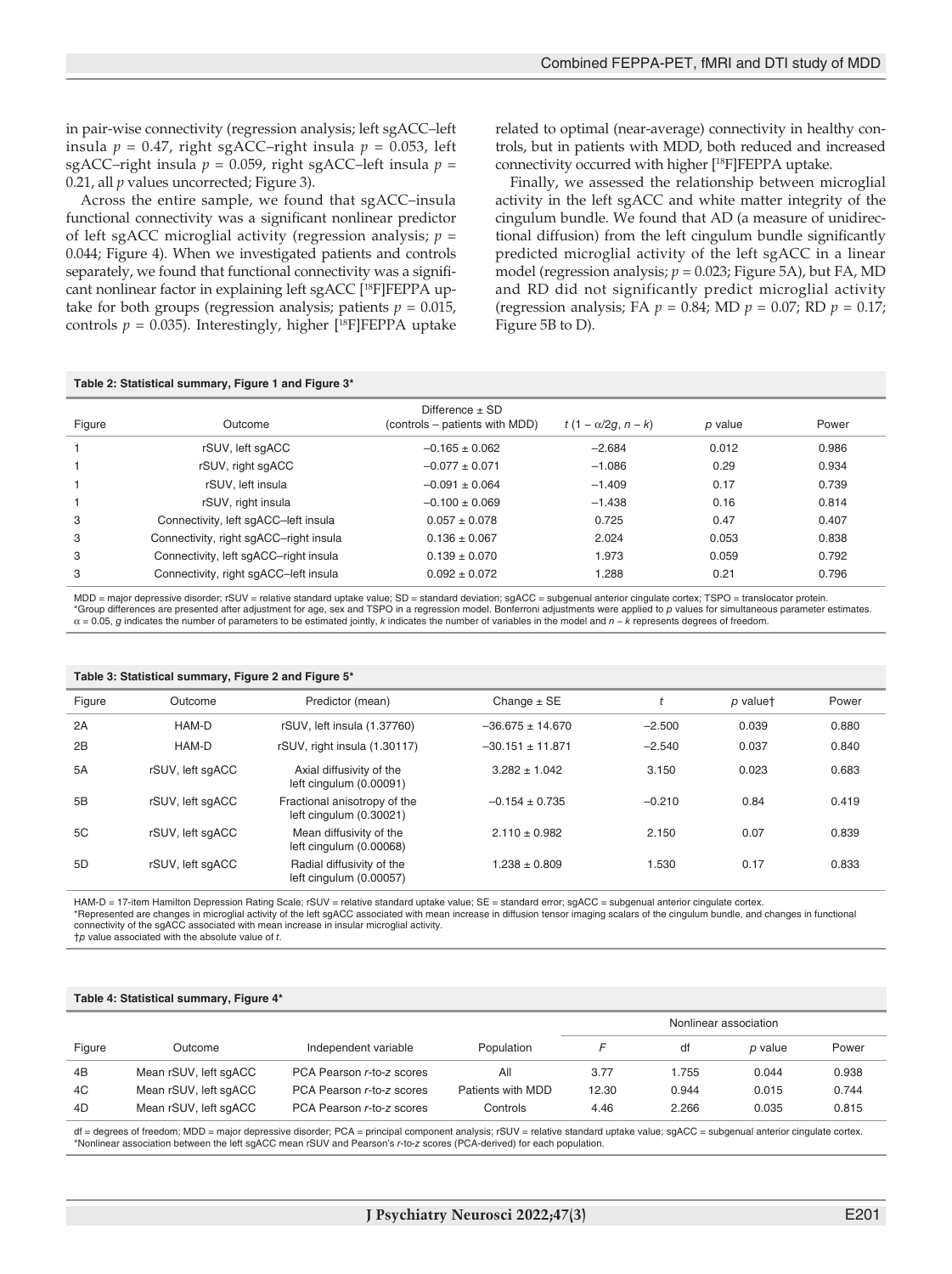

Figure 1: Differences in mean rSUV by region of interest. Regions of interest included the left and right sides of (A) the entire anterior cingulate cortex (violet); (B) the ACC pregenual (green), subgenual (red) and supracallosal (blue) subregions; and (C) the insula (yellow). (D) Regions of interest chosen a priori for hypothesis testing are highlighted in red boxes. We ran linear regressions for each region of interest (including covariates), finding significant differences between patients with major depressive disorder (*n* = 12) and controls (*n* = 23) in the left subgenual ACC  $(p = 0.012)$  when partial volume correction was used. ACC = anterior cingulate cortex;  $rSUV =$  relative standardized uptake value.

# **Discussion**

In the current study, we demonstrated 3 key findings relevant to the neuroinflammation hypothesis of treatmentresistant MDD: significantly increased microglial activity in the left sgACC occurred in patients being treated for MDD; the higher the microglial activity in the insula, the less severe the HAM-D scores; and in MDD, left sgACC microglial activity influenced the functional connectivity between the sgACC and the insula, as well as the axonal integrity of the cingulum bundle.

Setiawan and colleagues $17$  have found increases in microglial density in the prefrontal cortex, the insula and the ACC using [18F]FEPPA; other groups have replicated these findings using analogous [11C]-PBR28.20 In the current study, we localized these findings to the sgACC as a specific site of increased [18F]FEPPA uptake. The findings of Su and colleagues<sup>21</sup> using a voxel-wise search also corroborate our localization to the sgACC.

We found that microglial activity from the left and right insula predicted HAM-D scores, but this relationship was negative. Previous studies have reported an increase in severity of depression with increasing microglial activity,<sup>17</sup> but individuals with increased neuroinflammation showed better treatment outcomes as well.72 Our sample consisted of patients who were receiving long-term treatment; depression severity was low among those with higher microglial activity. It is possible that the inverse relationship we have reported is more reflective of post-treatment improvement in outcomes in a subset of patients inclined to have higher neuroinflammation (as reported by Attwells and colleagues<sup>72</sup>) or of neuroprotective microglial activity.<sup>73</sup> The relationship between symptom severity and microglial activity may also differ according to stage of treatment, phase of illness or treatment-resistant profile.

Levels of sgACC–insula functional connectivity were likewise dependent on diagnostic status, which has previously been elucidated.74 As hypothesized, we found that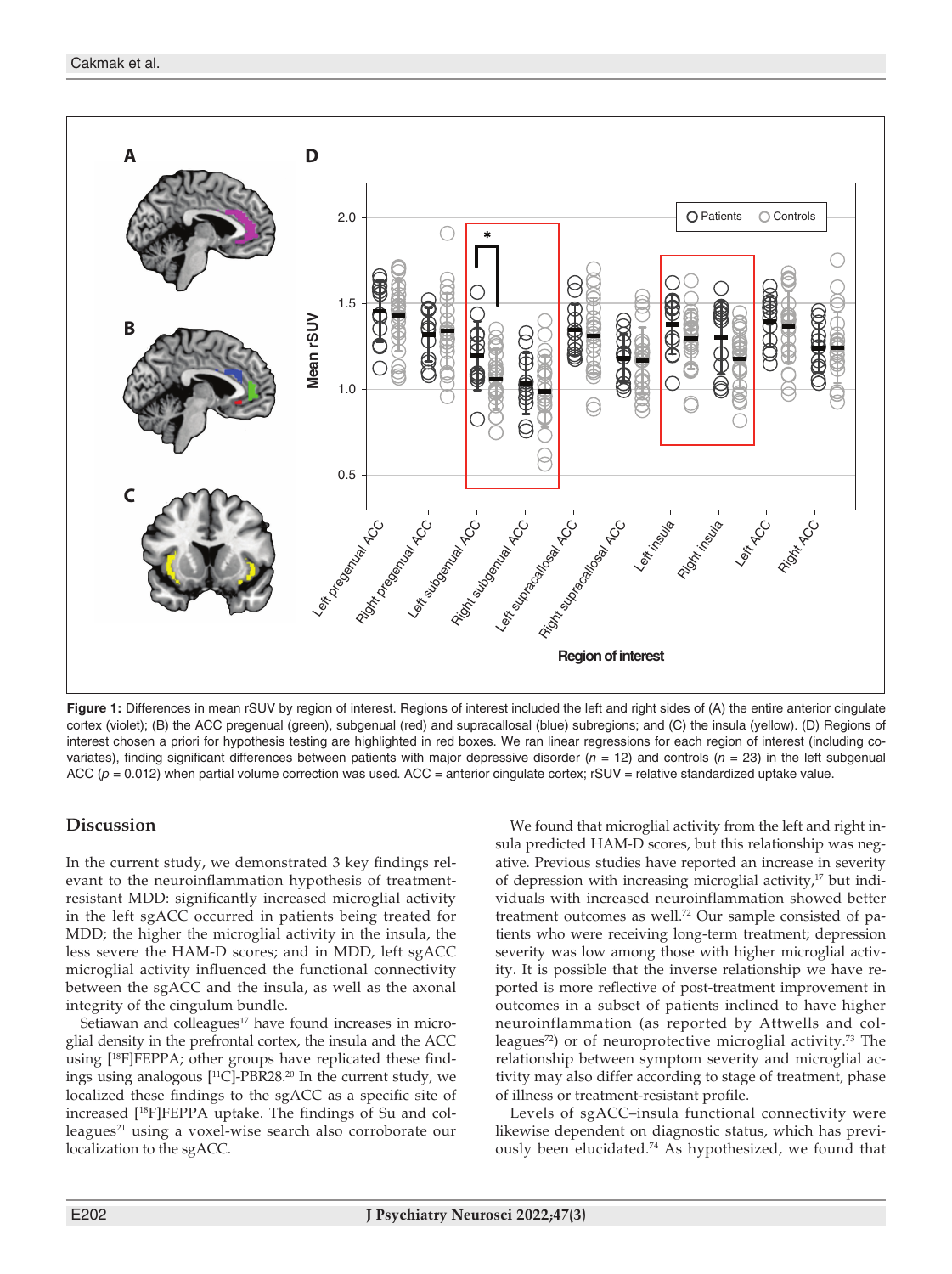

**Figure 2:** The relationship between mean rSUV from the insula and HAM-D scores. A linear regression including age as a nonlinear factor (LOESS) and sex as covariates found that  $[{}^{18}F]FEPPA$  activity (represented by rSUV) in (A) the left insula ( $p = 0.039$ ) and (B) the right insula  $(p = 0.037)$  significantly predicted HAM-D scores in patients with major depressive disorder  $(n = 12)$ . [<sup>18</sup>F]FEPPA = [<sup>18</sup>F]N-2-(fluoroethoxl) benzyl-N-(4phenoxypyridin-3-yl) acetamide; HAM-D = 17-item Hamilton Depression Rating Scale; LOESS = locally estimated scatterplot smoothing; rSUV = relative standardized uptake value.



**Figure 3:** Differences in functional connectivity between the sgACC and the insula. A linear regression (including age and sex as covariates) found that functional connectivity (represented by Pearson *r*-to-*z* scores) did not differ significantly between patients with major depressive disorder  $(n = 12)$  and controls  $(n = 19)$ . We found a borderline significant difference in functional connectivity between the right sgACC and the right insula ( $p = 0.053$ ), and between the left sgACC and the right insula ( $p = 0.059$ ). sgACC = subgenual anterior cingulate cortex.

functional connectivity between the sgACC and the insula was significantly associated with microglial activity from the left sgACC in both patients and controls. To our knowledge this was the first study to use PET and MRI to investigate the functional consequences of [18F]FEPPA uptake in patients with MDD. A study investigating the network pathophysiology as it relates to neuroinflammation (also using PET and MRI) in Alzheimer dementia found that individuals with increased radioligand binding had abnormal functional connectivity.75 Although this study was conducted in patients with Alzheimer dementia, later-life MDD and cognitive impairment are highly correlated (depression is an early risk factor for dementia), and the current results highlight a possible neuroinflammatory basis for both conditions.

We note that patients with MDD had a V-shaped relationship between microglial activity and functional connectivity that was distinct from healthy controls. The healthy controls showed an initial increase in microglial activity with rising functional connectivity, a peak and a subsequent decrease. In patients with MDD, we observed both an increase and a decrease in functional connectivity in conjunction with higher levels of microglial activity. On a speculative note, these observations may reflect 2 different states of the microglia: a neurotoxic state (seen in patients with MDD), where higher levels are related to extremes of functional connectivity, and a neuroprotective or surveillance state (seen in healthy controls), where optimal functional connectivity requires sufficiently high microglial activity, maintaining neuronal communication.76 A dynamic pattern of microglial activation, particularly early increased activity and a later switch to decreased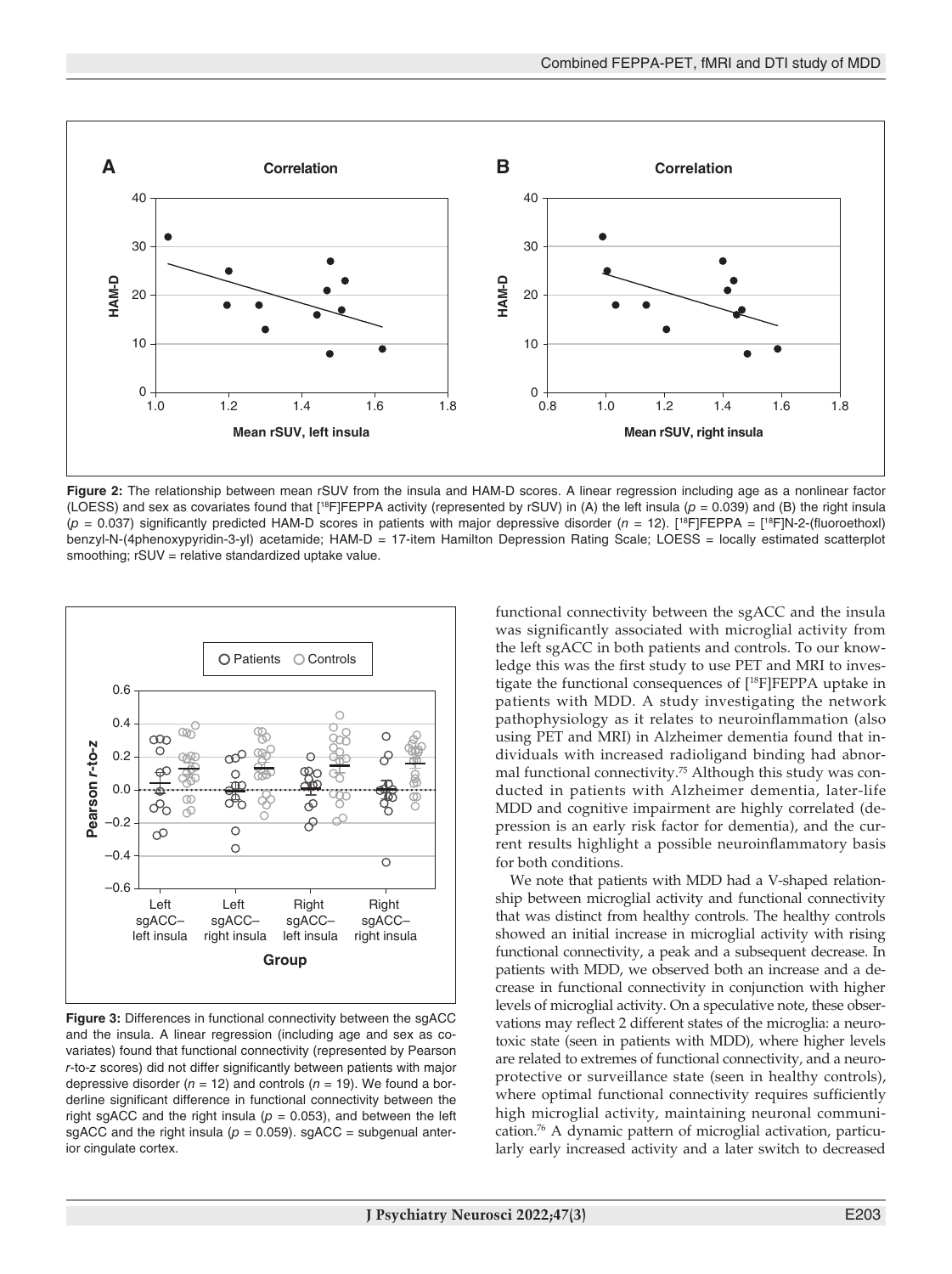

Figure 4: The relationship between mean rSUV and functional connectivity. We ran nonlinear regressions that included PCA-derived functional connectivity factor and age as nonlinear factors (LOESS), and linear covariates of no interest, to assess the impact of sgACC–insula functional connectivity (represented by Pearson *r*-to-*z* scores) on [18F]FEPPA activity (represented by rSUV). (A) We used all 6 pair-wise connectivity variables between the bilateral sgACC (red) and the insula (yellow) to create a single principal factor. (B) In the full sample (*n* = 31), increasing functional connectivity was associated with a sinusoidal-like change in  $[^{18}F]FEPPA$  activity ( $p = 0.044$ ). (C) In patients with MDD  $(n = 12)$ , increasing functional connectivity was associated with first a decrease and then an increase in [<sup>18</sup>F]FEPPA activity ( $p = 0.015$ ). (D) In controls ( $n = 19$ ), we again found a sinusoidal relationship between connectivity and activity ( $p = 0.035$ ). [<sup>18</sup>F]FEPPA = [<sup>18</sup>F]N-2-(fluoroethoxl) benzyl-N-(4phenoxypyridin-3-yl) acetamide; LOESS = locally estimated scatterplot smoothing; MDD = major depressive disorder; PCA = principal component analysis; rSUV = relative standardized uptake value; sgACC = subgenual anterior cingulate cortex.

activity, was identified in a previous study that chronicled the transition from cognitively normal status to mild cognitive impairment to Alzheimer disease.76 The speculation presented here needs further confirmation in a longitudinal hybrid PET and MRI study using a larger cohort of adults with MDD and age-matched and medication-naive healthy controls. For now, the correlations detected here convey the possibility that the network-level dysconnectivity often attributed to axonal integrity and asynchronous neuronal activity in depression relates to microglial integrity. The pathophysiological changes attributed to neuronal function in "hard-to-treat" depression may not be fully independent of glial changes.

When relating white matter macrostructural connectivity to microglial activity, we found that AD (diffusion in a direction parallel to the white matter tract) of the cingulum bundle was

significantly associated with microglial activity in the sgACC. At present, there is no consensus about the findings of specific DTI metrics in MDD, and meta-analyses have posited that characteristic patterns may be restricted to subsets of the disease.<sup>36,41</sup> An increase in AD with increasing microglial activity may denote alterations in white matter microstructure (i.e., axonal integrity), and because AD is associated with neuroinflammation<sup>66</sup> and microglia in particular, $67,68$  it may be that neuroinflammation negatively affects the white matter integrity of the cingulum bundle. This relationship may signal increased axonal injury (prompting microglia to clear up axonal debris) or chronic activation of microglia (which may facilitate axonal degeneration). Furthermore, although FA, MD and RD were not significantly associated with microglial activity, the general trends we found were reflective of age-related patterns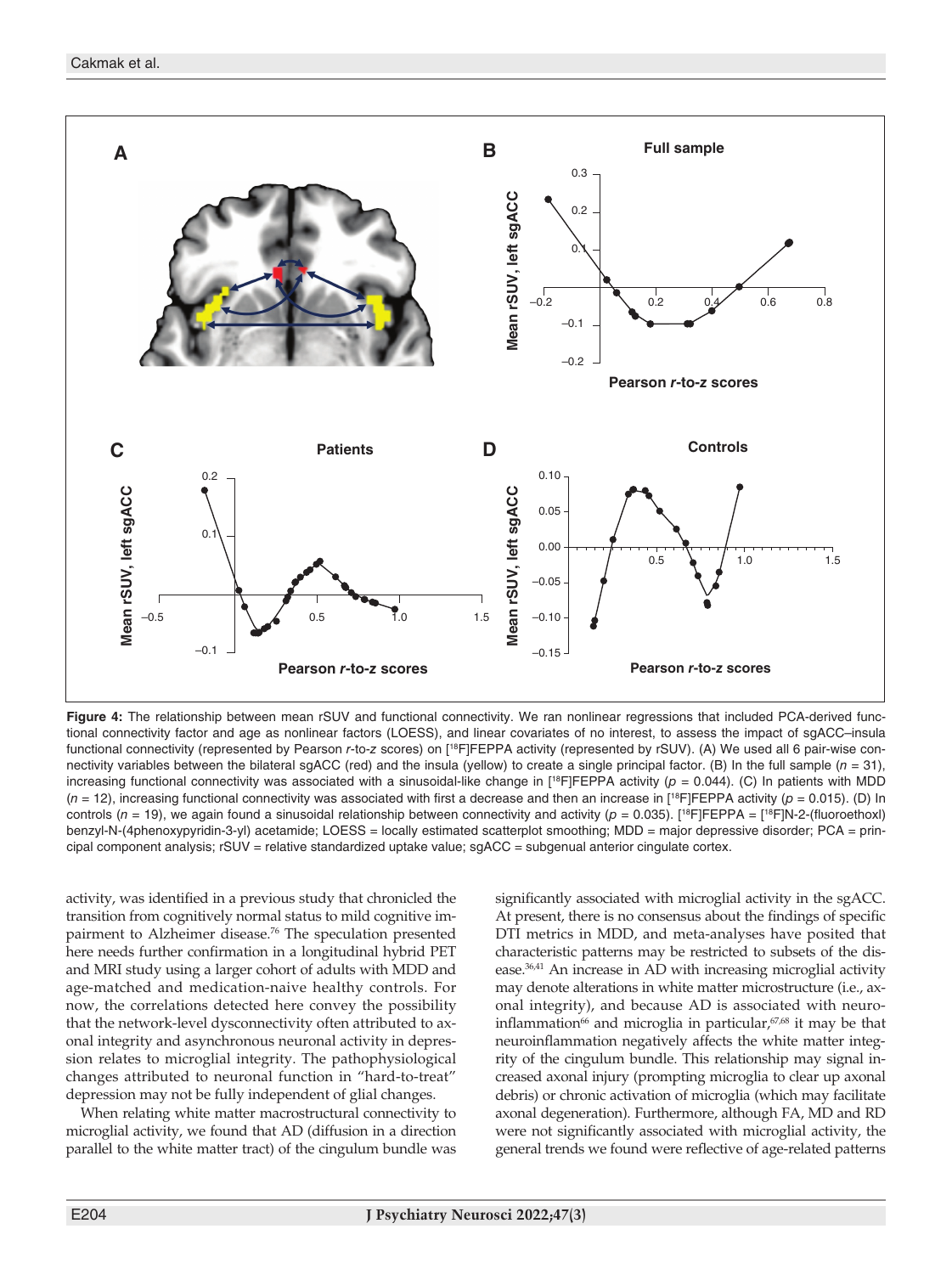

Figure 5: The relationship between microglial activity and structural connectivity. We assessed the impact of white matter integrity of the cingulum bundle on microglial activity in patients with major depressive disorder  $(n = 12)$ . We ran linear regressions that included age as a nonlinear covariate and sex, TSPO status and diffusion tensor imaging metrics of white matter integrity as linear predictors. (A) Increasing axial diffusivity was associated with increasing microglial activity  $(p = 0.023)$ . (B) Increasing fractional anisotropy was not significantly associated with microglial activity ( $p = 0.84$ ). (C) Increasing mean diffusivity was not significantly associated with microglial activity ( $p = 0.07$ ). (D) Increasing radial diffusivity was not significantly associated with microglial activity ( $p = 0.17$ ). rSUV = relative standardized uptake value; sgACC = subgenual anterior cingulate cortex; TSPO = translocator protein.

of axonal degeneration.<sup>77,78</sup> This may indicate that microglia have an effect similar to age, which lends added support to the idea of a shared mechanism between Alzheimer disease and depression.

Although the specifics of how microglia influence brain connectivity are ambiguous at best, it is possible that microglia may alter connectivity through synapse pruning. Remodelling of neuronal circuits is an important function of microglia, along with their role in immune response. Abnormalities in this remodelling function can have negative effects on synaptic plasticity, as well as on behaviour.<sup>22</sup> The remodelling function is mediated by microglia–neuron crosstalk, a reciprocal communication that when dysregulated may be involved in depression.<sup>22</sup> Manipulation of the C-X3-C Motif Chemokine Receptor 1 (CX3CR1) pathway — in which microglia–neuron communication is prominent — can affect and induce depressive-like behaviour in mice.79–81 Reduced CX3CR1 signalling, (and therefore reduced transmission between the 2 cell types) can affect the efficiency of synapses in transmitting signals and may result in modified connectivity, although this can occur through many microglia–neuron signalling pathways, including microglial decline and senescence.82,83 Microglia have numerous states of activation, but activation specific to inflammation has been linked with altered synaptic current in hippocampal neurons, meaning that there is some precedent to these findings.<sup>84,85</sup>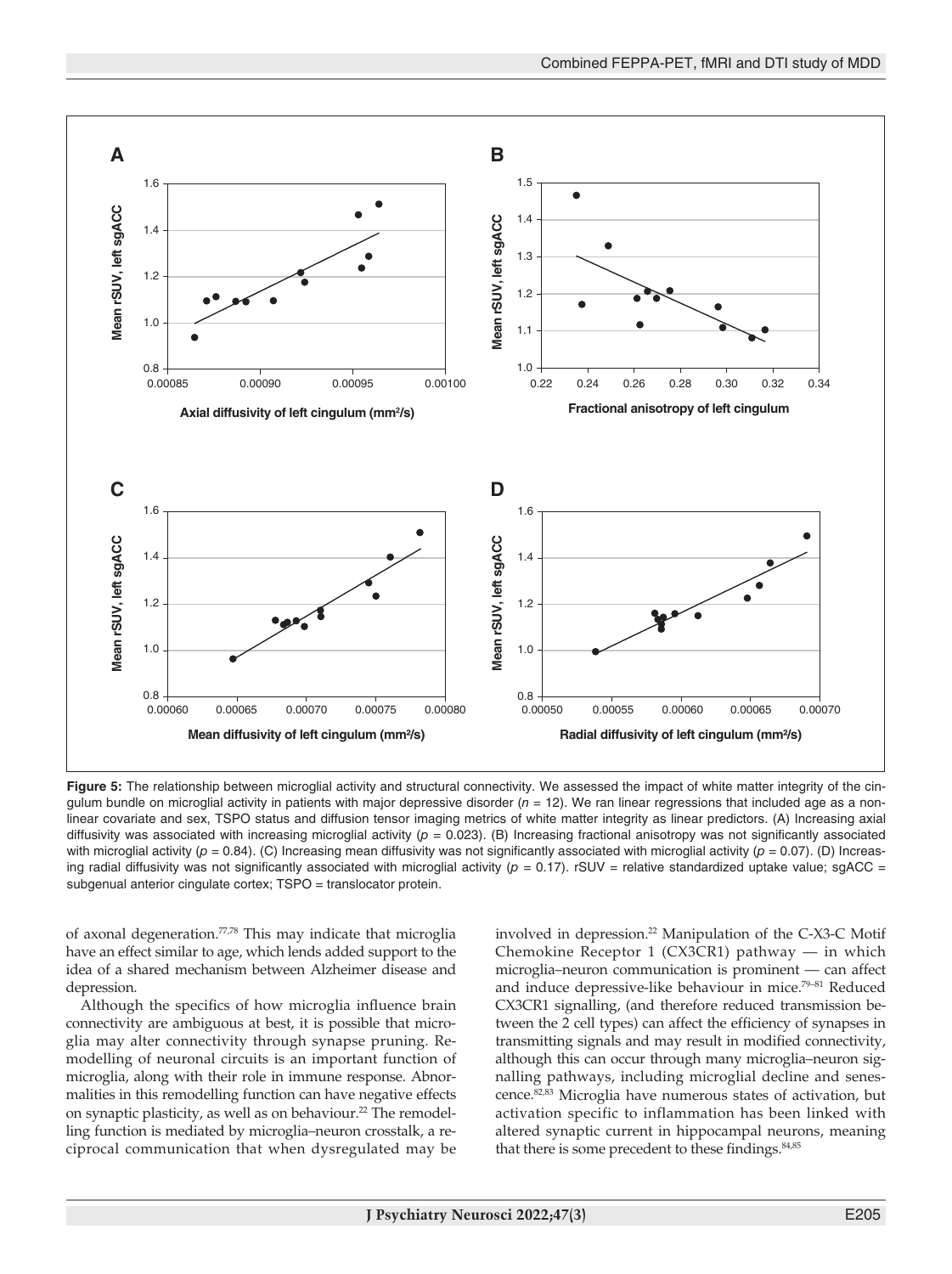## *Limitations*

Our study had several strengths, including the use of hybrid PET and MRI, which mitigated the interval-related confounds that can affect multimodal acquisition (improved spatial and temporal coregistration), correcting for genetic variations in TSPO status and the use of a second-generation TSPO ligand.

This was an exploratory study geared at hypothesis generation. We were limited by the relatively small sample size and lack of task-encoded fMRI data to further validate the relevance of the observed functional dysconnectivity. We chose a lenient *p* threshold to reduce type II errors in this small sample. In addition, the inexhaustive age-matching between groups, the absence of HAM-D and Montreal Cognitive Assessment screening for controls and the recruitment of a cohort with MDD who were exposed to concomitant psychotropics and antidepressants could have affected the study findings.

Medications could have anti-inflammatory properties that could alter intrinsic brain activity and influence functional states. Nevertheless, most analyses were sufficiently powered.

The use of SUV and reference regions compared to other PET quantification methods such as kinetic modelling and supervised cluster analysis further limited the strength of our findings, and employing these methods in the future will be necessary to confirm our results.86

TSPO imaging is a promising noninvasive tool for the investigation of in vivo responses to inflammation; nevertheless, there are inherent limitations to its use. Much like other TSPO tracers commonly used to assess activated microglia as an analogue of neuroinflammation, [18F]FEPPA is known to show some proportion of nonspecific binding to astrocytes and endothelial cells. It is not clear what the ratio of binding between these cell types is, although the contribution of TSPO from microglia may be several times greater than that of astrocytes, and the contribution of TSPO from these astrocytes has not yet been found to make a significant contribution to the PET image.<sup>87</sup> Furthermore, microglial activation is described as proinflammatory or anti-inflammatory, but this idea is shifting as a result of emerging research on the ever-changing inflammatory state or morphology of glial cells in response to the environment. An increase in TSPO expression has been associated with both proinflammatory and anti-inflammatory states, and TSPO-specific radioligands are unable to distinguish between the different states.<sup>88,89</sup> This could be because the states exist in a continuum rather than a binary. It may also be that these TSPO radioligands measure microglial density rather than microglial activation.<sup>90,91</sup> Such a lack of specificity with respect to inflammatory states may be a challenge for other radioligands designed to image neuroinflammation by targeting other inflammatory processes besides TSPO, including emerging radioligands that specifically bind to microglia and not astrocytes.<sup>92</sup> In addition, TSPO imaging is constrained by a rs6971 gene polymorphism; we adjusted statistically for this constraint in the current work.

## **Conclusion**

Our study first highlights the central role that activated microglia may play in key brain circuits to influence the mechanistic processes (axonal integrity, functional connectivity) and behavioural phenotypes (symptom severity) that are relevant to depression. Our work reinforces the importance of hybrid PET and MRI as a translational neuroimaging tool. Linking PET-based abnormalities to DTI- and fMRI-based networklevel dysfunction provides the context for interpreting the behavioural relevance of receptor- or cellular-level changes — a crucial step toward generating a more systemic understanding of the pathophysiology of psychiatric disorders.

**Acknowledgements:** The authors acknowledge the support of the Parkwood Institute Mental Health therapeutic brain stimulation clinic for facilitating recruitment for the study. They also acknowledge the Blackburn Cardiovascular Genetics Lab and London Regional Genomics Centre, Robarts Research Institute, Western University, and Adam McIntyre for expert assistance with genotyping.

**Affiliations:** From the Department of Neuroscience, Western University, London, Ont. (Cakmak, Schaefer, Sabesan, Palaniyappan); the Robarts Research Institute, Western University, London, Ont. (Cakmak, Palaniyappan); the Lawson Health Research Institute, London, Ont. (Liu, Poirier, Burhan, St. Lawrence, Théberge, Hicks, Finger, Anazodo); the Department of Medical Biophysics, Western University, London, Ont. (Poirier, Sabesan, St. Lawrence, Théberge, Hicks, Anazodo); the London Health Sciences Centre, London, Ont. (Schaefer, Poolacherla, Palaniyappan); the Department of Psychiatry, Western University, London, Ont. (Burhan, Théberge, Palaniyappan); the Department of Psychiatry, University of Toronto, Toronto, Ont. (Burhan); the Ontario Shores Centre for Mental Health Sciences, Whitby, Ont. (Burhan); the Department of Clinical Neurological Sciences, Western University, London, Ont. (Finger); the Department of Anesthesia and Perioperative Medicine, Western University, London, Ont. (Poolacherla).

Funding: Funding was provided by the Lawson Strategic Research fund (SRF-03-16) to L. Palaniyappan, K. St. Lawrence and J. Théberge. Funding was provided by the Weston Brain Institute (RR182074) to E. Finger, U. Anazodo and K. St. Lawrence.

**Competing interests:** J. Cakmak reports partial support during her graduate studies from the Canadian Institutes of Health Research (project grant funding reference no. 389099) and a speaker honorarium from the Canadian College of Neuropsychopharmacology. A. Burhan reports grants or contracts from the US National Institute on Aging, Brain Canada, the Canadian Institutes for Health Research, the Canadian Consortium on Neurodegeneration in Aging, the Centre of Aging and Brain Health Innovation, Ontario Shores Foundation and Centre for Mental Health Sciences, Saint Joseph's Health Care Foundation and Centre (London) and the Schulich School of Medicine at Western University; consulting fees from Atheneum Partners and HEALTHTECH Connex; support for meetings and travel from Ontario Shores Centre for Mental Health Sciences; and serving on advisory boards for Janssen Pharmaceuticals, Avanir Pharmaceuticals and Eisai Pharmaceuticals, all unrelated to this study. E. Finger received a Schulich Dean's Grant in support of the present manuscript; received research support from the Canadian Institutes for Health Research, the Weston Foundation, the Physicians and Services Incorporated Foundation and the Ministry of Research and Innovation of Ontario; received consulting fees from Denali Therapeutics and Vigil Neuro; received honoraria from *NeuroImage Clinical* and the American Academy of Neurology; participated on a data safety monitoring board for a lithium trial in frontotemporal dementia; and has other financial interests in Alector. L. Palaniyappan reports salary support from the Tanna Schulich Chair of Neuroscience and Mental Health; book royalties from Oxford University Press; consulting fees from SPMM Course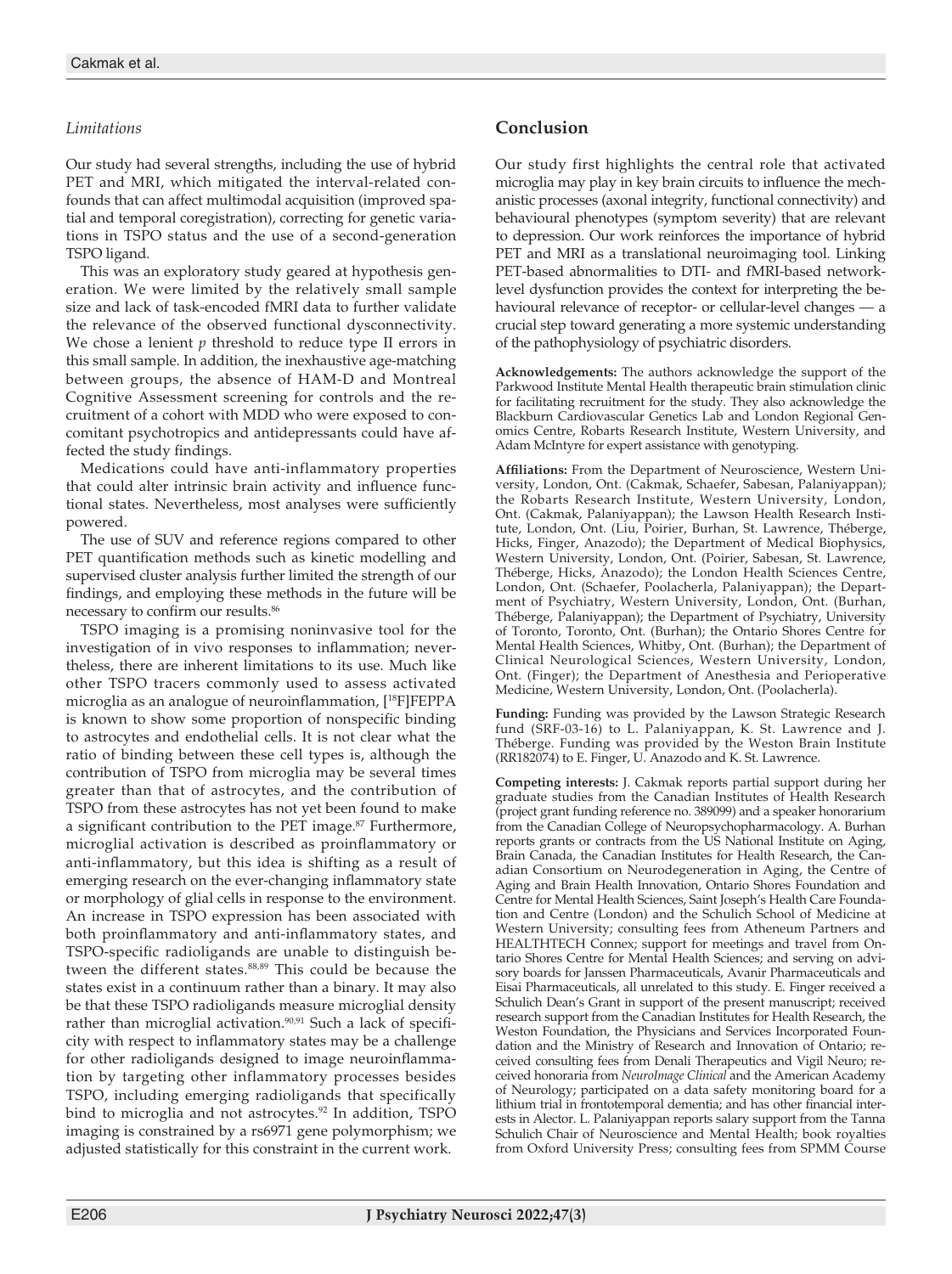Limited, UK; honoraria from Janssen Canada, Otsuka Canada and the Canadian Psychiatric Association. L. Palaniyappan serves on the editorial board of the *Journal of Psychiatry and Neuroscience* but was not involved in review of this article, or in the decision to publish. No other competing interests declared.

**Contributors:** J. Théberge and L. Palaniyappan designed the study. L. Liu, B. Schaefer, R. Poolacherla, A. Burhan, P. Sabesan, K. St. Lawrence, J. Hicks, E. Finger and U. Anazodo acquired the data, which J. Cakmak and S. Poirier analyzed. J. Cakmak, L. Palaniyappan and U. Anazodo wrote the article, which L. Liu, S. Poirier, B. Schaefer, R. Poolacherla, A. Burhan, P. Sabesan, K. St. Lawrence, J. Théberge, J. Hicks and E. Finger reviewed. All authors approved the final version to be published and can certify that no other individuals not listed as authors have made substantial contributions to the paper.

**Content licence:** This is an Open Access article distributed in accordance with the terms of the Creative Commons Attribution (CC BY-NC-ND 4.0) licence, which permits use, distribution and reproduction in any medium, provided that the original publication is properly cited, the use is noncommercial (i.e., research or educational use), and no modifications or adaptations are made. See: https://creativecommons. org/licenses/by-nc-nd/4.0/

## **References**

- 1. Lee CH, Giuliani F. The role of inflammation in depression and fatigue. *Front Immunol* 2019;10:1696.
- 2. Iwabuchi SJ, Peng D, Fang Y, et al. Alterations in effective connectivity anchored on the insula in major depressive disorder. *Eur Neuropsychopharmacol* 2014;24:1784-92.
- 3. Fonseka TM, MacQueen GM, Kennedy SH. Neuroimaging biomarkers as predictors of treatment outcome in major depressive disorder. *J Affect Disord* 2018;233:21-35.
- 4. Dunlop BW, Rajendra JK, Craighead WE, et al. Functional connectivity of the subcallosal cingulate cortex and differential outcomes to treatment with cognitive-behavioral therapy or antidepressant medication for major depressive disorder. *Am J Psychiatry* 2017;174:533-45.
- 5. Siegle GJ, Thompson WK, Collier A, et al. Toward clinically useful neuroimaging in depression treatment: prognostic utility of subgenual cingulate activity for determining depression outcome in cognitive therapy across studies, scanners, and patient characteristics. *Arch Gen Psychiatry* 2012;69:913-24.
- 6. Morris LS, Costi S, Tan A, et al. Ketamine normalizes subgenual cingulate cortex hyper-activity in depression. *Neuropsychopharmacology* 2020;45:975-81.
- Liston C, Chen AC, Zebley BD, et al. Default mode network mechanisms of transcranial magnetic stimulation in depression. *Biol Psychiatry* 2014;76:517-26.
- Baeken C, Marinazzo D, Wu GR, et al. Accelerated HF-rTMS in treatment resistant unipolar depression: insights from subgenual anterior cingulate functional connectivity. *World J Biol Psychiatry* 2014;15:286-97.
- 9. Weigand A, Horn A, Caballero R, et al. Prospective validation that subgenual connectivity predicts antidepressant efficacy of transcranial magnetic stimulation sites. *Biol Psychiatry* 2018;84:28-37.
- 10. McGrath CL, Kelley ME, Holtzheimer PE, et al. Toward a neuroimaging treatment selection biomarker for major depressive disorder. *JAMA Psychiatry* 2013;70:821-9.
- Iwabuchi SJ, Auer DP, Lankappa ST, et al. Baseline effective connectivity predicts response to repetitive transcranial magnetic stimulation in patients with treatment-resistant depression. *Eur Neuropsychopharmacol* 2019;29:681-90.
- Harrison NA, Brydon L, Walker C, et al. Neural origins of human sickness in interoceptive responses to inflammation. *Biol Psychiatry* 2009;66:415-22.
- 13. Craig AD. How do you feel now? The anterior insula and human awareness. *Nat Rev Neurosci* 2009;10:59-70.
- 14. Wiebking C, Bauer A, De Greck M, et al. Abnormal body perception and neural activity in the insula in depression: an fMRI study of the depressed "material me." *World J Biol Psychiatry* 2010;11:538-49.
- 15. Wiebking C, de Greck M, Duncan NW, et al. Interoception in insula subregions as a possible state marker for depression - an exploratory fMRI study investigating healthy, depressed and remitted participants. *Front Behav Neurosci* 2015;9:82.
- 16. Northoff G. Spatiotemporal psychopathology I: no rest for the brain's resting state activity in depression? Spatiotemporal psychopathology of depressive symptoms. *J Affect Disord* 2016;190:854-66.
- 17. Setiawan E, Wilson AA, Mizrahi R, et al. Role of translocator protein density, a marker of neuroinflammation, in the brain during major depressive episodes. *JAMA Psychiatry* 2015;72:268-75.
- 18. Strawbridge R, Young AH, Cleare AJ. Inflammation as a marker of clinical response to treatment: a focus on treatment-resistant depression. In: Baune B, editor. *Inflammation and immunity in depression: basic science and clinical applications*. New York: Elsevier; 2018;473-87.
- Setiawan E, Attwells S, Wilson AA, et al. Association of translocator protein total distribution volume with duration of untreated major depressive disorder: a cross-sectional study. *Lancet Psychiatry* 2018;5:339-47.
- 20. Richards EM, Zanotti-Fregonara P, Fujita M, et al. PET radioligand binding to translocator protein (TSPO) is increased in unmedicated depressed subjects. *EJNMMI Res* 2018;8:57.
- 21. Su L, Faluyi YO, Hong YT, et al. Neuroinflammatory and morphological changes in late-life depression: the NIMROD study. *Br* J *Psychiatry* 2016;209:525-6.
- 22. Szepesi Z, Manouchehrian O, Bachiller S, et al. Bidirectional microglia–neuron communication in health and disease. *Front Cell Neurosci* 2018;12:323.
- 23. Miller AH, Maletic V, Raison CL. Inflammation and its discontents: the role of cytokines in the pathophysiology of major depression. *Biol Psychiatry* 2009;65:732-41.
- 24. Miller AH, Raison CL. The role of inflammation in depression: from evolutionary imperative to modern treatment target. *Nat Rev Immunol* 2016;16:22-34.
- 25. Harrison NA, Brydon L, Walker C, et al. Inflammation causes mood changes through alterations in subgenual cingulate activity and mesolimbic connectivity. *Biol Psychiatry* 2009;66:407-14.
- 26. Connolly CG, Wu J, Ho TC, et al. Resting-state functional connectivity of subgenual anterior cingulate cortex in depressed adolescents. *Biol Psychiatry* 2013;74:898-907.
- 27. Hamilton JP, Glover GH, Hsu JJ, et al. Modulation of subgenual anterior cingulate cortex activity with real-time neurofeedback. *Hum Brain Mapp* 2011;32:22-31.
- Philippi CL, Motzkin JC, Pujara MS, et al. Subclinical depression severity is associated with distinct patterns of functional connectivity for subregions of anterior cingulate cortex. *J Psychiatr Res* 2015;71:103-11.
- 29. Wang C, Wu H, Chen F, et al. Disrupted functional connectivity patterns of the insula subregions in drug-free major depressive disorder. *J Affect Disord* 2018;234:297-304.
- 30. Sheline YI, Price JL, Yan Z, et al. Resting-state functional MRI in depression unmasks increased connectivity between networks via the dorsal nexus. *Proc Natl Acad Sci U S A* 2010;107:11020-5.
- 31. Cullen KR, Gee DG, Klimes-Dougan B, et al. A preliminary study of functional connectivity in comorbid adolescent depression. *Neurosci Lett* 2009;460:227-31.
- Cotter D, Mackay D, Landau S, et al. Reduced glial cell density and neuronal size in the anterior cingulate cortex in major depressive disorder. *Arch Gen Psychiatry* 2001;58:545-53.
- 33. Ongür D, Drevets WC, Price JL, et al. Glial reduction in the subgenual prefrontal cortex in mood disorders. *Proc Natl Acad Sci U S A* 1998; 95:13290-5.
- 34. Hannestad J, DellaGioia N, Gallezot JD, et al. The neuroinflammation marker translocator protein is not elevated in individuals with mild-to-moderate depression: A [11C]PBR28 PET study. *Brain Behav Immun* 2013;33:131-8.
- 35. Schermuly I, Fellgiebel A, Wagner S, et al. Association between cingulum bundle structure and cognitive performance: an observational study in major depression. *Eur Psychiatry* 2010;25:355-60.
- 36. Bubb EJ, Metzler-Baddeley C, Aggleton JP. The cingulum bundle: anatomy, function, and dysfunction. *Neurosci Biobehav Rev* 2018;92:104-27.
- 37. Sapolsky RM. Depression, antidepressants, and the shrinking hippocampus. *Proc Natl Acad Sci U S A* 2001;98:12320-2.
- 38. Zhou R, Chen J, Zhao G, et al. Neural biomarker of functional disability in major depressive disorder: a structural neuroimaging study. *Prog Neuropsychopharmacol Biol Psychiatry* 2021;111:110337.
- 39. Bhatia KD, Henderson LA, Hsu E, et al. Reduced integrity of the uncinate fasciculus and cingulum in depression: a stem-by-stem analysis. *J Affect Disord* 2018;235:220-8.
- 40. Korgaonkar MS, Grieve SM, Koslow SH, et al. Loss of white matter integrity in major depressive disorder: evidence using tract-based spatial statistical analysis of diffusion tensor imaging. *Hum Brain Mapp* 2011;32:2161-71.